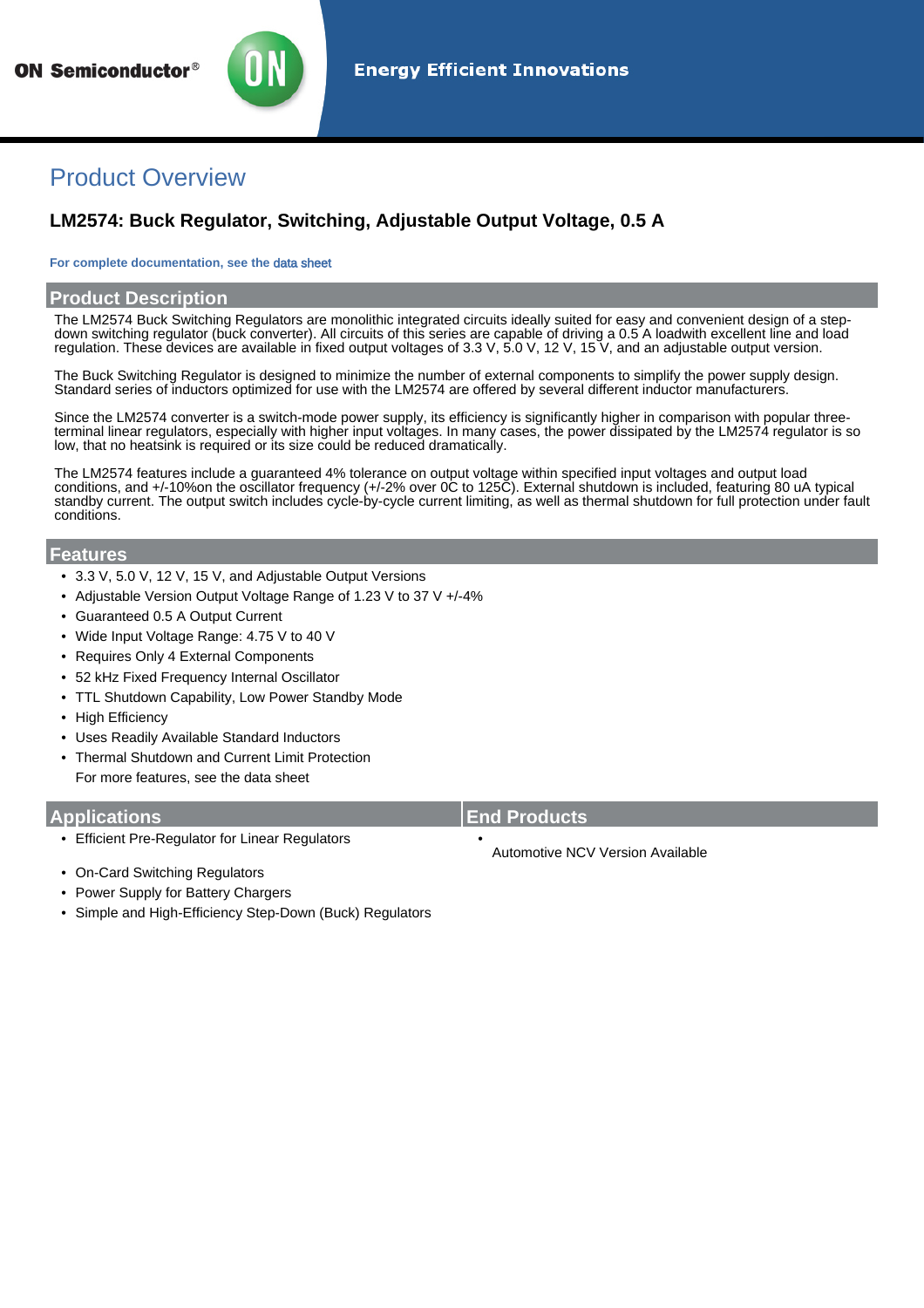### **Part Electrical Specifications**

| Product          | Compliance              | <b>Status</b> | Topology      | Control<br>Mode | $V_{CC}$ Min<br>(V) | $V_{CC}$ Max<br>(V) | $V_{O}$ Typ (V) | $I_{O}$ Typ (A) | Efficiency<br>(% ) | $f_{SW}$ Typ<br>(kHz) | Package<br>Type |
|------------------|-------------------------|---------------|---------------|-----------------|---------------------|---------------------|-----------------|-----------------|--------------------|-----------------------|-----------------|
| LM2574DW-ADJR2G  | Pb-free<br>Halide free  | Active        | Step-<br>Down | Voltage<br>Mode | $\overline{7}$      | 40                  | 1.23 to 37      | 0.5             | 85                 | 52                    | SOIC-16W        |
| LM2574N-12G      | Pb-free<br>Halide free  | Active        | Step-<br>Down | Voltage<br>Mode | $\overline{7}$      | 40                  | 12              | 0.5             | 85                 | 52                    | PDIP-8          |
| LM2574N-5G       | Pb-free<br>Halide free  | Active        | Step-<br>Down | Voltage<br>Mode | $\overline{7}$      | 40                  | 5               | 0.5             | 85                 | 52                    | PDIP-8          |
| LM2574N-ADJG     | Pb-free<br>Halide free  | Active        | Step-<br>Down | Voltage<br>Mode | $\overline{7}$      | 40                  | 1.23 to 37      | 0.5             | 85                 | 52                    | PDIP-8          |
| NCV2574DW-ADJR2G | <b>AEC</b><br>Qualified | Active        | Step-<br>Down | Voltage<br>Mode | $\overline{7}$      | 40                  | 1.23 to 37      | 0.5             | 85                 | 52                    | SOIC-16W        |
|                  | PPAP<br>Capable         |               |               |                 |                     |                     |                 |                 |                    |                       |                 |
|                  | Pb-free                 |               |               |                 |                     |                     |                 |                 |                    |                       |                 |
|                  | Halide free             |               |               |                 |                     |                     |                 |                 |                    |                       |                 |

**For more information please contact your local sales support at www.onsemi.com**

**Created on: 6/14/2016**